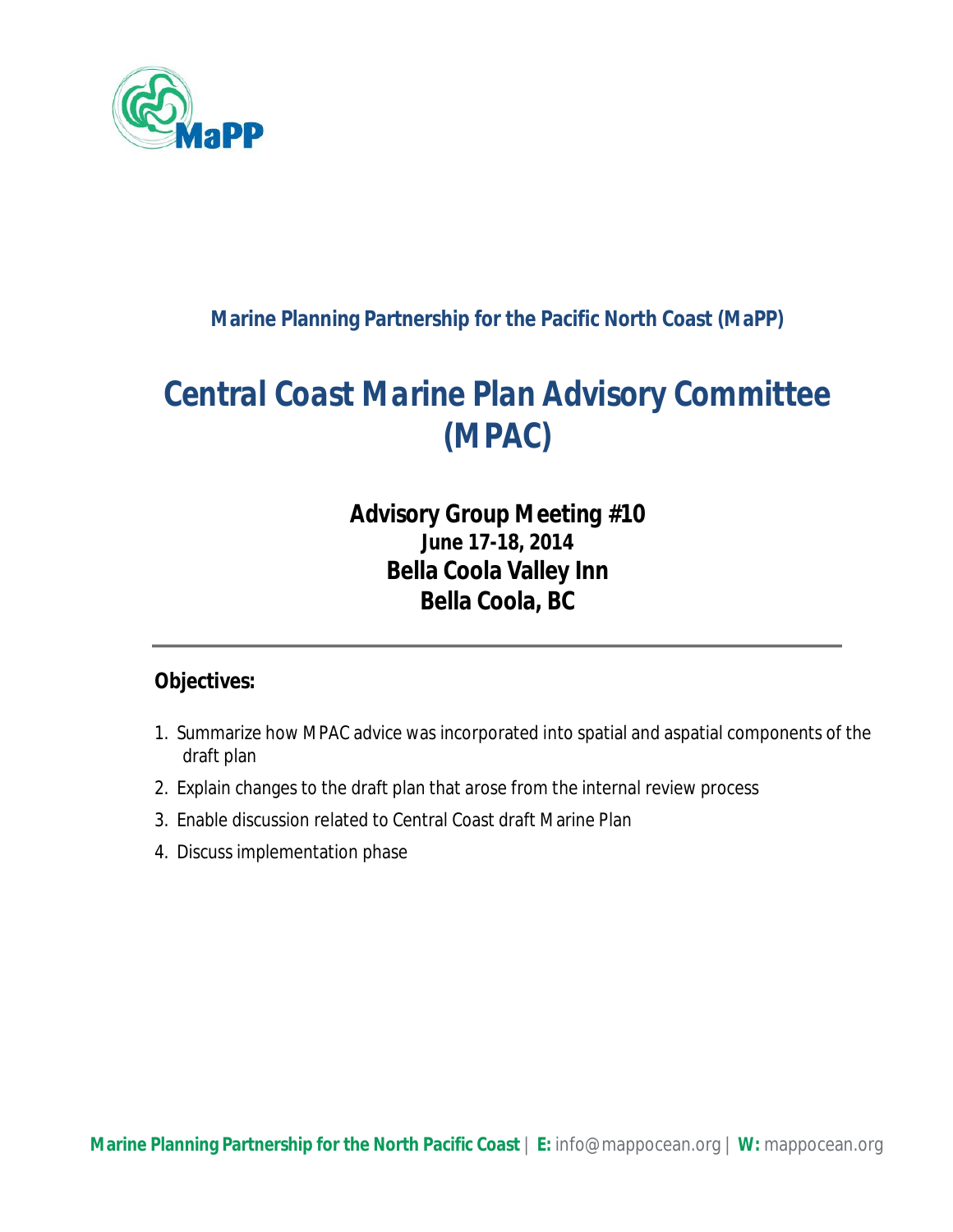

## **Day 1: June 17, 2014**

| #   | <b>Time</b>                                  | <b>Topic</b>                                                                                                                                                                                   |
|-----|----------------------------------------------|------------------------------------------------------------------------------------------------------------------------------------------------------------------------------------------------|
|     | $8:00 - 8:30$                                | <b>Breakfast and Networking</b>                                                                                                                                                                |
| 1.1 | 9:00-9:15                                    | <b>Welcome and Opening</b><br>Facilitator/Co-chairs welcoming<br>$\bullet$<br>Introductions around the room<br>$\bullet$<br>Overview of agenda<br>$\bullet$<br>Location logistics<br>$\bullet$ |
| 1.2 | $9:15 - 10:00$                               | <b>Updates</b><br><b>Updates from MaPP</b><br>Open house debrief<br>$\bullet$<br>MPAC member updates<br>$\bullet$                                                                              |
| 1.3 | 10:00-11:00<br>(including 15<br>break)       | <b>Revisions to Chapters 1-4</b><br>(Introductory Chapters)<br>Review key edits to each chapter<br>$\bullet$                                                                                   |
| 1.4 | $11:00 - 12:00$                              | <b>Revisions to Chapter 5 (Management Direction)</b><br>Review key edits to each chapter<br>$\bullet$                                                                                          |
|     | 12:00-1:00                                   | Lunch - provided                                                                                                                                                                               |
| 1.5 | $1:00 - 2:00$                                | <b>Revisions to Chapter 5 (continued)</b><br>Review key edits to each chapter<br>$\bullet$                                                                                                     |
| 1.6 | $2:00 - 4:15$<br>(including 15<br>min break) | <b>Revisions to Chapter 6 (Marine Spatial Plan)</b><br>Review key edits to each chapter<br>$\bullet$                                                                                           |
| 1.7 | $4:15 - 4:30$                                | Day 1 Wrap-up                                                                                                                                                                                  |
|     | $5:00 - 7:00$<br>(approximate)               | Group Activity – Hike up to Schoolhouse Falls                                                                                                                                                  |
|     | 7:00 pm start                                | <b>BBQ Dinner</b>                                                                                                                                                                              |